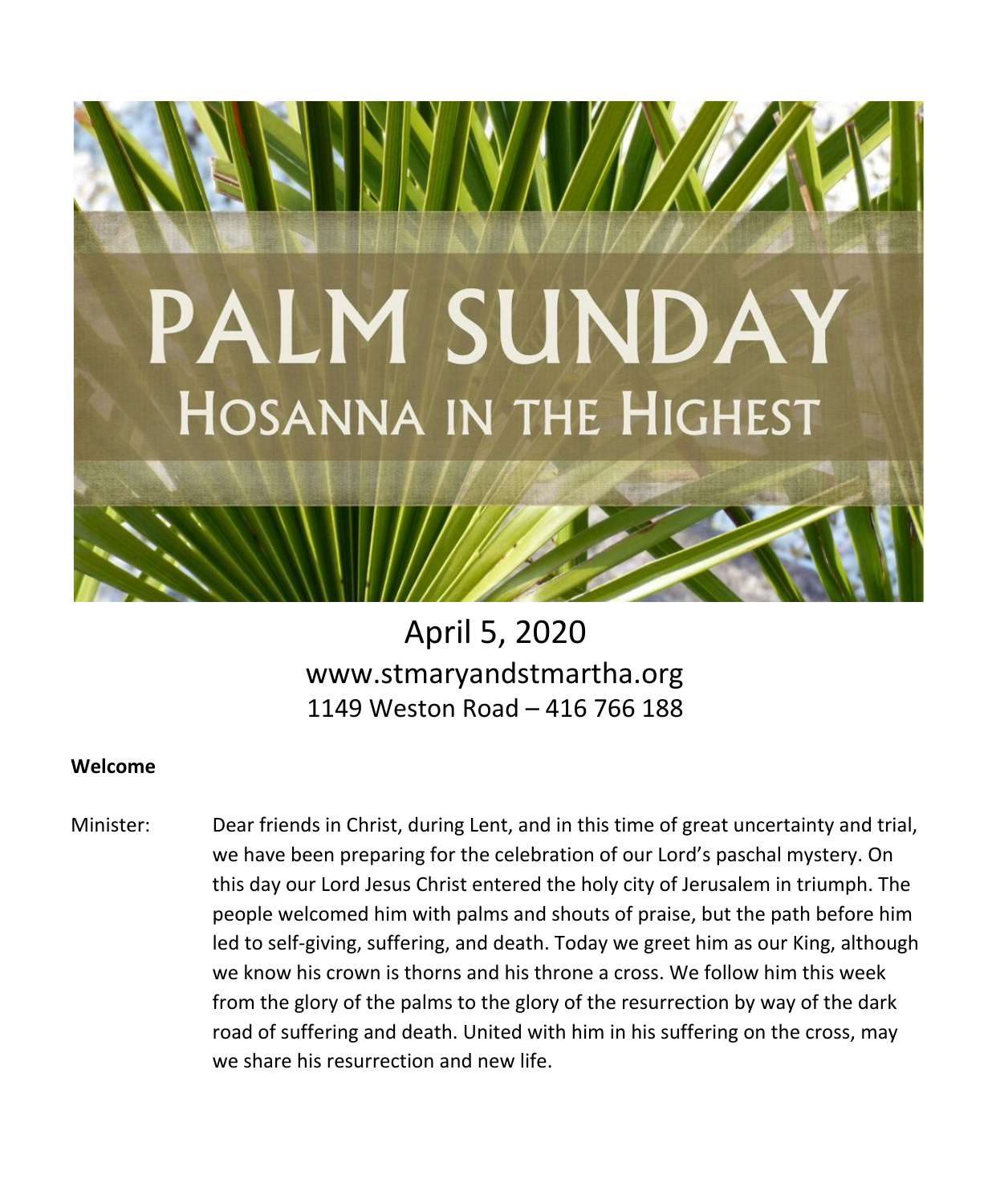## **Confession and Absolution**

Minister: As we prepare to worship almighty God, let us with penitent and obedient hearts confess our sins, that we may obtain forgiveness by his infinite goodness and mercy.

## Minister: Most merciful God,

- **All: We confess that we have sinned against you in thought, word, and deed, by what we have done, and by what we have left undone. We have not loved you with our whole heart; we have not loved our neighbours as ourselves. We are truly sorry and we humbly repent. For the sake of your Son Jesus Christ, have mercy on us and forgive us, that we may delight in your will, and walk in your ways, to the glory of your name. Amen.**
- Minister Almighty God have mercy upon you, pardon and deliver you from all your sins, confirm and strengthen you in all goodness, and keep you in eternal life; through Jesus Christ our Lord. Amen.

Let us pray.

Assist us mercifully with your help, Lord God of our salvation, that we may enter with joy into the celebration of those mighty acts whereby you give us life and immortality; through Jesus Christ our Lord. **Amen.**

**Psalm** 118.1-2, 19-29

Give thanks to the Lord, for he is good; his mercy endures for ever. Let Israel now proclaim, "His mercy endures forever."

**Open for me the gates of righteousness; I will enter them; I will offer thanks to the Lord.**

"This is the gate of the Lord; he who is righteous may enter."

**I will give thanks to you, for you answered me and have become my salvation. The same stone which the builders rejected has become the chief cornerstone.**

This is the Lord's doing, and it is marvellous in our eyes.

**On this day the Lord has acted; we will rejoice and be glad in it. Hosannah, Lord, hosannah! Lord, send us now success.**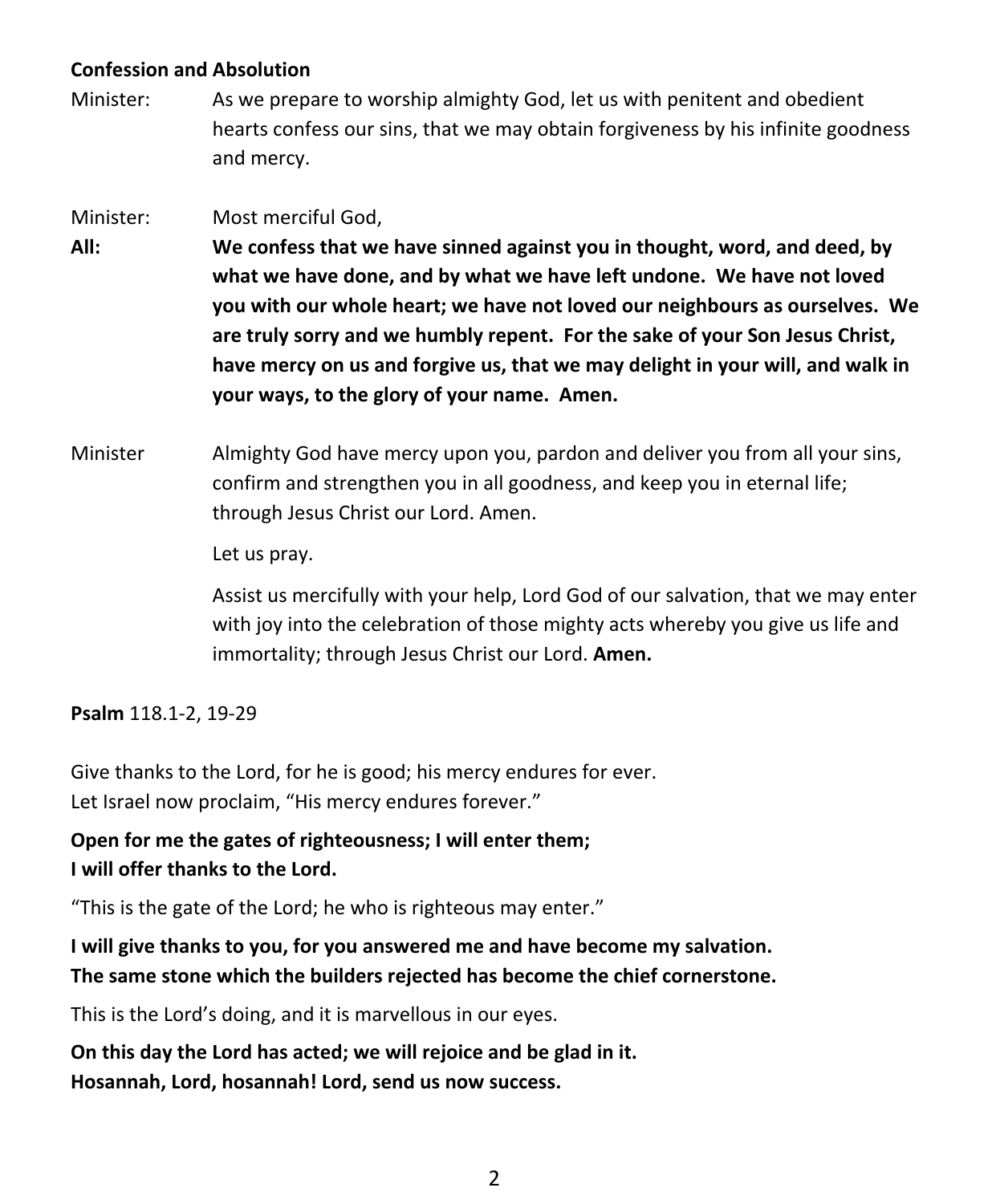Blessed is he who comes in the name of the Lord; we bless you from the house of the Lord.

## **God is the Lord; he has shined upon us; form a procession with branches up to the horns of the altar.**

"You are my God, and I will thank you; you are my God, and I will exalt you." Give thanks to the Lord, for he is good; his mercy endures for ever.

Glory to the Father, to the Son, and to the Holy Spirit. As it was in the beginning, is now, and **ever shall be. World without end. Amen.**

| <b>The Gospel</b> | Matthew 21:1-11                                                                                    |  |
|-------------------|----------------------------------------------------------------------------------------------------|--|
| Minister:         | The Lord be with you.                                                                              |  |
| All:              | And also with you.                                                                                 |  |
| Minister:<br>All: | The Holy Gospel of our Lord Jesus Christ according to Matthew.<br>Glory to you, Lord Jesus Christ. |  |

When they had come near Jerusalem and had reached Bethphage, at the Mount of Olives, Jesus sent two disciples, <sup>2</sup>saying to them, 'Go into the village ahead of you, and immediately you will find a donkey tied, and a colt with her; untie them and bring them to me. <sup>3</sup>If anyone says anything to you, just say this, "The Lord needs them." And he will send them immediately.' <sup>4</sup>This took place to fulfil what had been spoken through the prophet, saying,

<sup>5</sup> 'Tell the daughter of Zion, Look, your king is coming to you, humble, and mounted on a donkey, and on a colt, the foal of a donkey.'

 $6$ The disciples went and did as Jesus had directed them; <sup>7</sup>they brought the donkey and the colt, and put their cloaks on them, and he sat on them. <sup>8</sup>A very large crowd spread their cloaks on the road, and others cut branches from the trees and spread them on the road. <sup>9</sup>The crowds that went ahead of him and that followed were shouting,

'Hosanna to the Son of David! Blessed is the one who comes in the name of the Lord! Hosanna in the highest heaven!'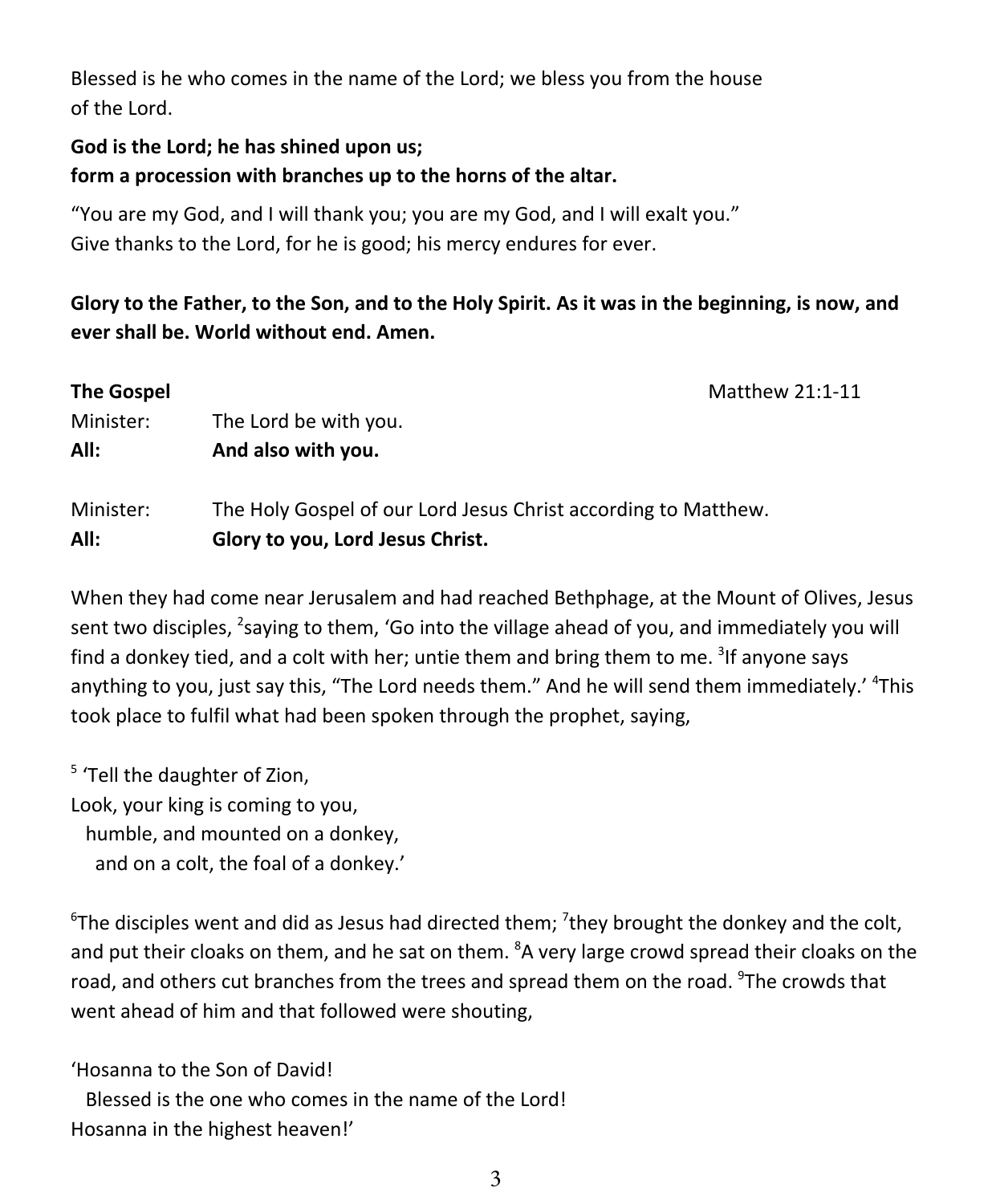$^{10}$ When he entered Jerusalem, the whole city was in turmoil, asking, 'Who is this?'  $^{11}$ The crowds were saying, 'This is the prophet Jesus from Nazareth in Galilee.'

Minister: The Gospel of Christ. **All: Praise to you, Lord Jesus Christ.**

#### **Sermon**

#### **Apostles' Creed**

**All: I believe in God, the Father almighty, creator of heaven and earth.**

> **I believe in Jesus Christ, his only Son, our Lord, who was conceived by the Holy Spirit, born of the Virgin Mary, suffered under Pontius Pilate, was crucified, died, and was buried; he descended to the dead. On the third day he rose again; he ascended into heaven, he is seated at the right hand of the Father, and he will come to judge the living and the dead.**

> **I believe in the Holy Spirit, the holy catholic Church, the communion of saints, the forgiveness of sins, the resurrection of the body, and the life everlasting. Amen.**

#### **The Prayers**

| Minister: | The Lord be with you.                                                            |
|-----------|----------------------------------------------------------------------------------|
| All:      | And also with you.                                                               |
| Minister: | Let us pray.                                                                     |
|           | Lord, have mercy upon us.                                                        |
|           | Christ, have mercy upon us.                                                      |
|           | Lord, have mercy upon us.                                                        |
| All:      | Our Father who art in heaven, Hallowed be thy Name, Thy kingdom come, Thy        |
|           | will be done, on earth as it is in heaven. Give us this day our daily bread; And |
|           | forgive us our trespasses, As we forgive them that trespass against us; And      |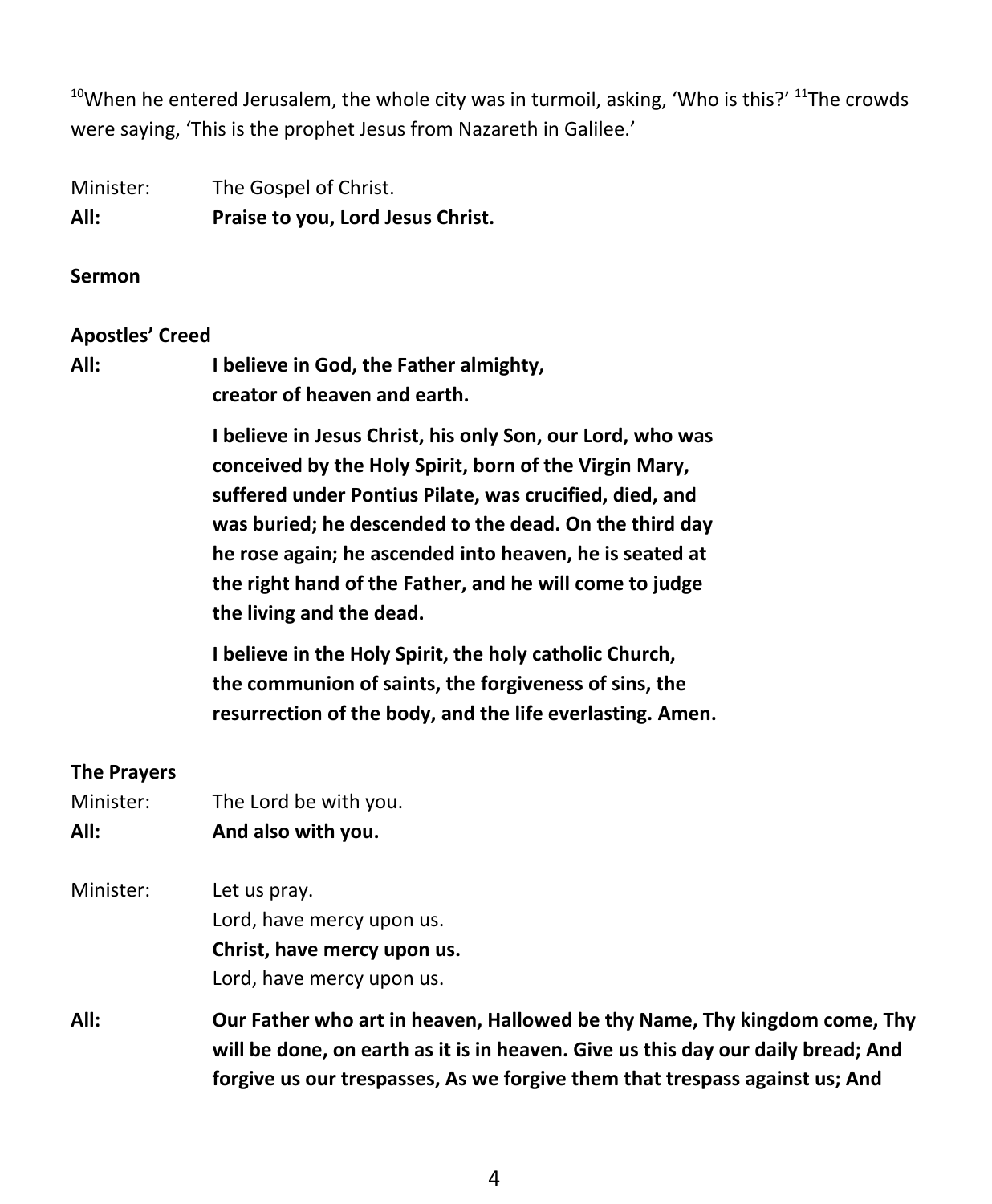**lead us not into temptation, but deliver us from evil. For thine is the kingdom, the power, and the glory, For ever and ever. Amen.**

Keep us, good Lord, under the shadow of your mercy in this time of uncertainty and distress. Sustain and support the anxious and fearful, and lift up all who are brought low; that we may rejoice in your comfort knowing that nothing can separate us from your love in Christ Jesus our Lord.

#### **Amen.**

Let us pray to God, who alone makes us dwell in safety:

For all who are affected by coronavirus, through illness or isolation or anxiety, that they may find relief and recovery: Lord, hear us,

**Lord, graciously hear us.**

For those who are guiding our governments at this time, and shaping policies, that they may make wise decisions: Lord, hear us, **Lord, graciously hear us.**

For doctors, nurses and medical researchers, that through their skill and insights many will be restored to health: Lord, hear us,

## **Lord, graciously hear us.**

For the vulnerable and the fearful, for the gravely ill and the dying, for any who suffer in body, mind or spirit, that they may know your comfort and peace: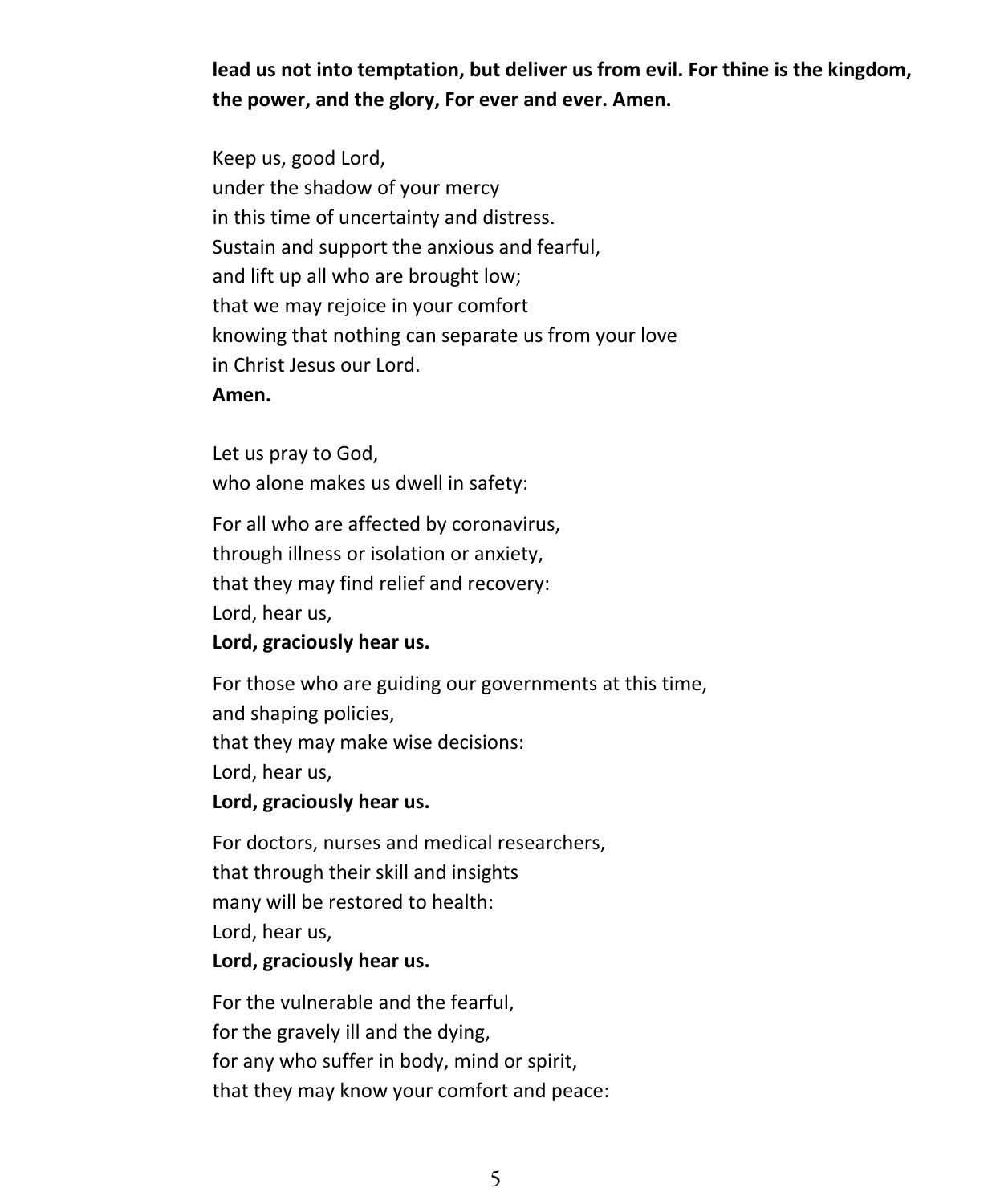Lord, hear us, **Lord, graciously hear us.**

We commend ourselves, and all for whom we pray, to the mercy and protection of God.

Merciful Father, **accept these prayers for the sake of your Son, our Saviour Jesus Christ. Amen.**

Minister: Almighty God, you have given us grace at this time to bring before you our common supplications, and you have promised that when two or three are gathered together in your name you will grant their requests. So, Lord, fulfill now the desires and prayers of your people in ways and to degrees that are best for us, granting us in this world knowledge of your truth and in the world to come life Everlasting. Amen.

## **The Blessing**

Minister: The Lord bless you, and keep you. The Lord make his face to shine upon you, and be gracious unto you. The Lord lift up his countenance upon you, and give you peace, both now and evermore.

#### **In our prayers this week**

**The Anglican Communion**: Pray for the Church of the Province of the Indian Ocean The Most Revd James Richard Wong Yin Song - Archbishop, Province of Indian Ocean & Bishop of the Seychelles

## **The Anglican Church of Canada and the Evangelical Lutheran Church of Canada:**

ACC: Archbishop Anne Germond, the people and clergy of the Ecclesiastical Province of Ontario ELCIC: The dean, council, and congregations of the Manitoba East Area of the Manitoba-Northwestern Ontario Synod